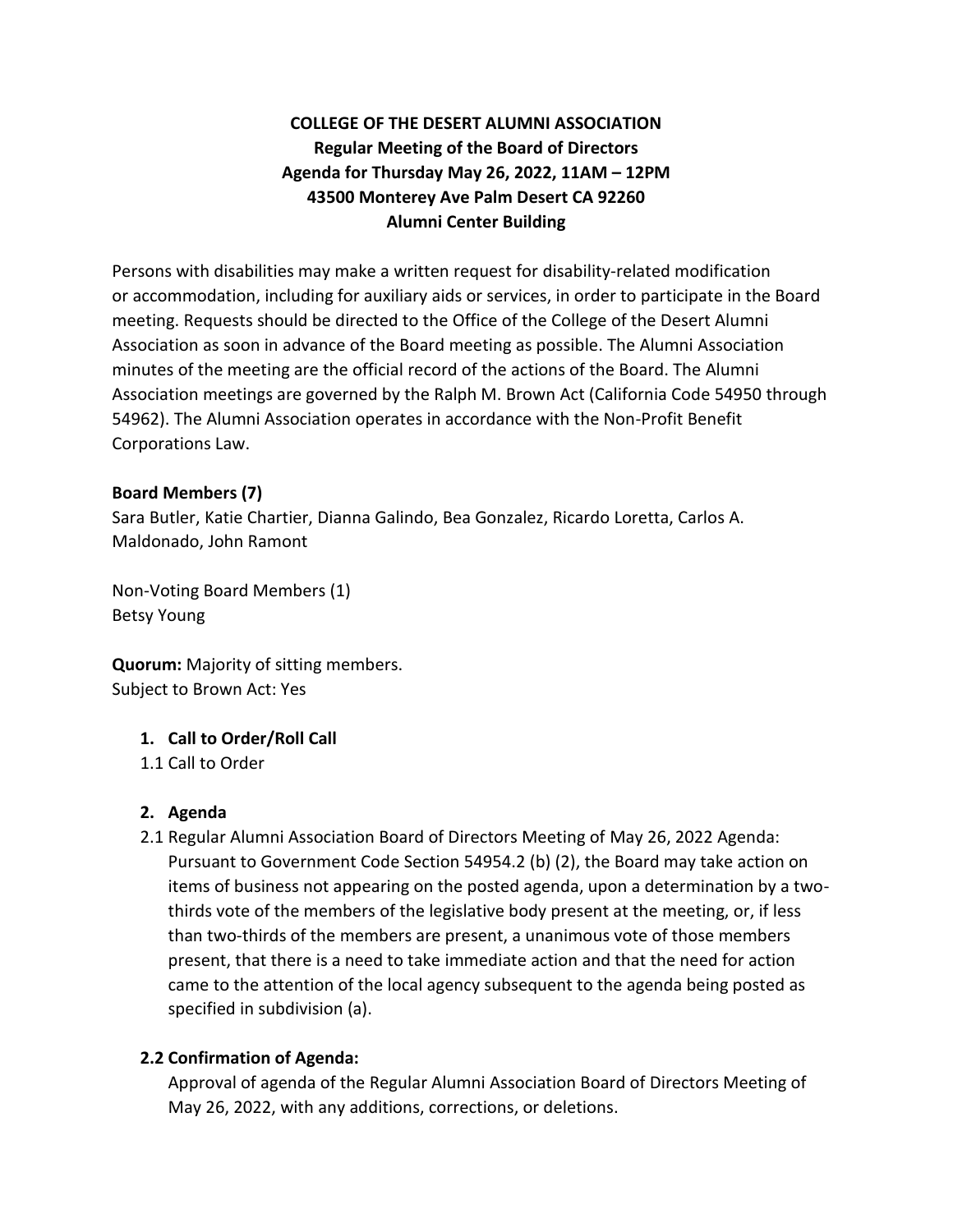### **3. Minutes**

3.1 Approval of the April 28, 2022, Alumni Association Board of Directors minutes.

## **4. Comments from the Public**

4.1 Comments from the Public: Persons who wish to speak to the Board should complete the "request to address the Board" form and present it to the secretary. Persons who wish to speak to the Board on any item not already on the agenda may do so at this time. There is a time limit of three (3) minutes per person and fifteen (15) minutes per topic unless further time is granted by the Board. This time limit will be doubled for members of the public utilizing a translator to ensure the non-English speaker receives the same opportunity to directly address the Board unless simultaneous translation equipment is used. Persons with disabilities may make a written request for a disabilityrelated modification or accommodation, including for auxiliary aids or services, in order to participate in the Board meeting. Requests should be directed to the Alumni Association as soon in advance of the Board meeting as possible.

## **5. Consent Agenda**

Consent Agenda Blanket Motion: All Consent items will be voted on in one motion. Any Board Member may request that any item(s) be moved to the Action Agenda.

5.1 Approve the Financial Statement for the period ending March 2022

#### **6. Reports**

- 6.1 Board Members
- 6.2 Executive Director
- 6.3 Merchants Association

#### **7. Discussion and Informational Items**

7.1 Board officers and committees' information

# **8. Action Items**

8.1 Approve the Alumni Association budget for the fiscal year 2022-2023

8.2 The Board will vote to retain the current officers until October 2022 when a new slate of officers will be selected.

- 8.3 The Board will vote to select a new slate of officers at the May 26, 2022, meeting.
- 8.4 Election of Officers
- 8.5 Committee Assignments